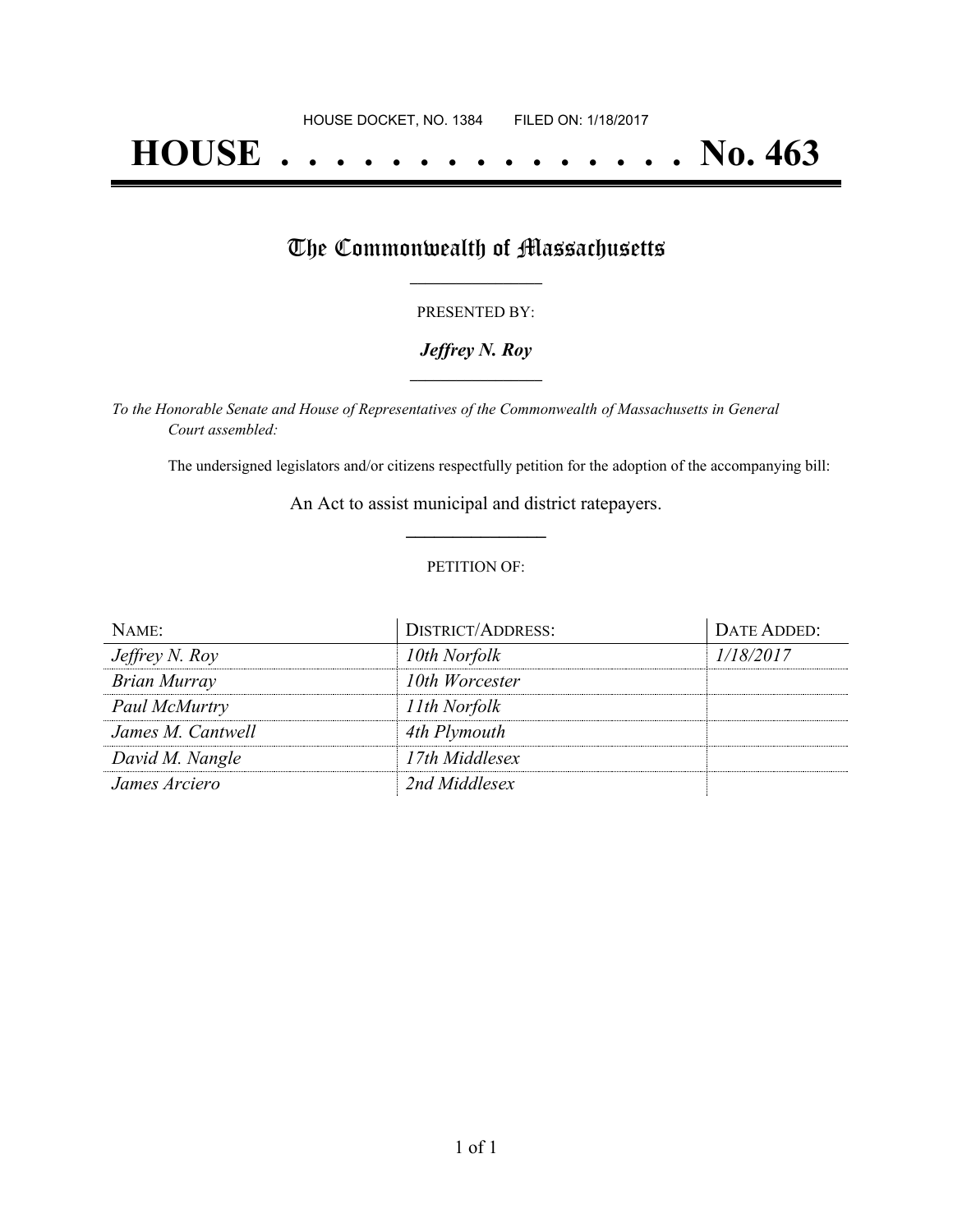#### HOUSE DOCKET, NO. 1384 FILED ON: 1/18/2017

## **HOUSE . . . . . . . . . . . . . . . No. 463**

By Mr. Roy of Franklin, a petition (accompanied by bill, House, No. 463) of Jeffrey N. Roy and others relative to the costs imposed upon the municipal and district ratepayers due to public drinking water, wastewater and stormwater systems capital upgrades. Environment, Natural Resources and Agriculture.

#### [SIMILAR MATTER FILED IN PREVIOUS SESSION SEE HOUSE, NO. *668* OF 2015-2016.]

### The Commonwealth of Massachusetts

**In the One Hundred and Ninetieth General Court (2017-2018) \_\_\_\_\_\_\_\_\_\_\_\_\_\_\_**

**\_\_\_\_\_\_\_\_\_\_\_\_\_\_\_**

An Act to assist municipal and district ratepayers.

Be it enacted by the Senate and House of Representatives in General Court assembled, and by the authority *of the same, as follows:*

|                | Whereas, public drinking water, wastewater and stormwater systems are in need of major          |
|----------------|-------------------------------------------------------------------------------------------------|
| $\overline{2}$ | capital upgrades in order to continue to protect public health, safety and the environment; and |
| 3              | Whereas, the costs for these infrastructure upgrades are significant and increasing each        |
| 4              | year; and                                                                                       |
| 5              | Whereas, local ratepayers must pay for most of these upgrades as the Federal and State          |
| 6              | governments have reduced their level of funding assistance to cities, towns and districts; and  |
| 7              | Whereas, many of the costs for water infrastructure improvements are due to regulatory          |
| 8              | demands by Federal and State environmental agencies; and                                        |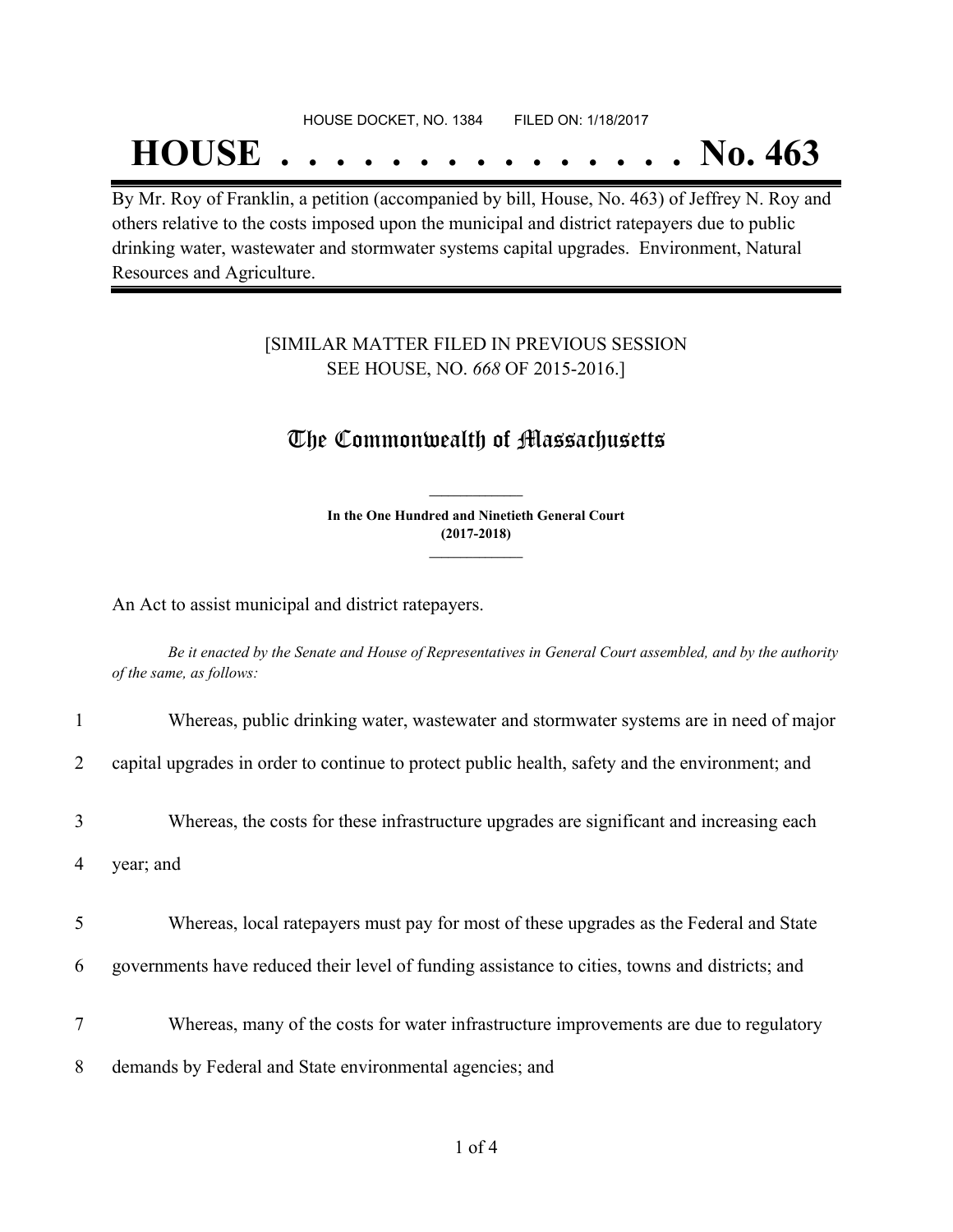| 9  | Whereas, Federal and State regulatory demands on cities, towns and districts do not                    |
|----|--------------------------------------------------------------------------------------------------------|
| 10 | consider compliance costs or assess the value of the benefits derived; and                             |
| 11 | Whereas, it is in the public interest to spend local funds wisely and to insure the                    |
| 12 | maximum benefits are derived for each dollar expended.                                                 |
| 13 | Be it enacted by the Senate and House of Representatives in General Court assembled,                   |
| 14 | and by the authority of the same, as follows:                                                          |
| 15 | Notwithstanding the provisions of section 27C of chapter 29 of the General Laws as most                |
| 16 | recently amended by section 24 of chapter 71 of the Acts of 1993, or any other general or special      |
| 17 | law to the contrary, any proposal initiated by the Executive Office of Energy and Environmental        |
| 18 | Affairs and its agencies (collectively EOEEA) in the form of a rule, regulation or so-called           |
| 19 | guidance document or policy resulting in the imposition of additional cost to a city or town shall     |
| 20 | be termed a "local mandate". Local mandates shall include but not be limited to any EOEEA              |
| 21 | initiated rule, regulation or so-called guidance document or policy that: (1.) requires any city or    |
| 22 | town to undertake any service or direct or indirect cost obligation, or to establish, expand or        |
| 23 | modify any existing activity in such a way that results in the expenditure of funds or resources,      |
| 24 | or results in the diversion of funds or resources from any existing activity. For the purposes of      |
| 25 | this section, the term "existing activity" shall include any program or service lawfully undertaken    |
| 26 | by any city or town under the authority of any law, special law, administrative rule or regulation     |
| 27 | or city or town charter, or; $(2.)$ relieves the state or a county from providing a service or program |
| 28 | so that any city or town instead incurs the direct or indirect cost of such service or program.        |
| 29 | Section 2. No proposal initiated by the EOEEA in the form of a rule or regulation, or any              |
| 30 | so-called guidance document or policy, shall become effective until a regulatory impact                |

of 4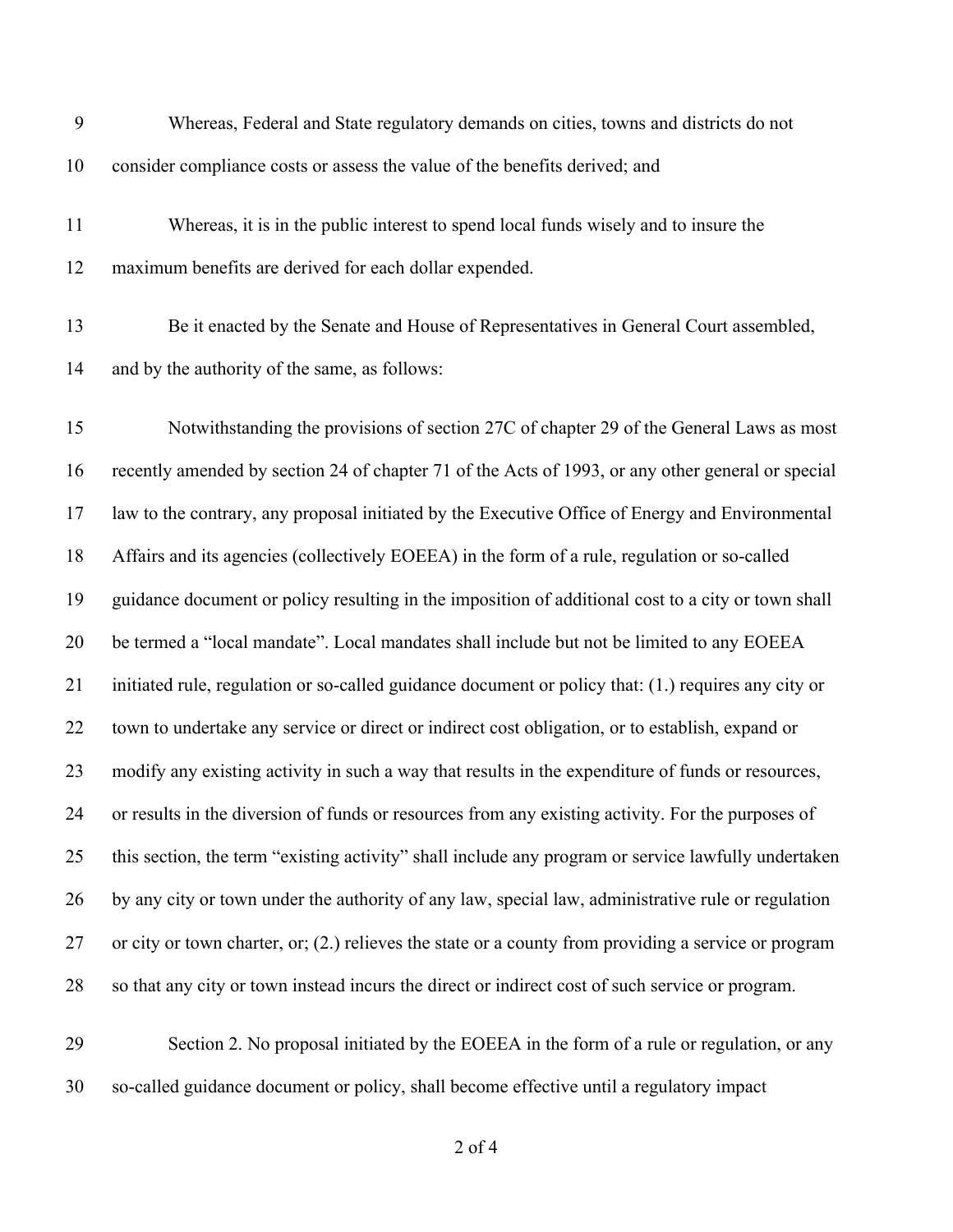statement has been completed, made public during the hearing process described in chapter 30A of the General Laws and filed with the secretary of state. The regulatory impact statement shall: (a) identify the problem, issue or deficiency addressed by the proposal; (b) identify the methodology or approach, including identification of expert information and analysis used to address the problem, issue or deficiency; (c) identify stakeholders who will be affected and to what extent by the proposal; (d) identify when such proposal will become effective, when such proposal will be changed, if known, and how and when the proposal will be reviewed in the future, if at all; (e) identify and describe the immediate and long term financial impacts of the proposal on all stakeholders, including the agency or entity issuing the proposal, any affected private party or entity, the state, the cities and towns, and the general public. Such financial impact statement shall consider administrative costs, permitting costs, enforcement costs, capital costs, internal compliance costs, and indirect costs, if any; (f) identify the fiscal effect on the public and private sectors for the first and second year of the proposal's existence, and provide a projection of fiscal impact over the first five years of the proposal's existence or, in the case of proposals affecting permits issued by EOEEA, the term of the permit; and (g) identify and describe, specifically, the benefits of the proposal including, where possible, the financial value of these benefits. The secretary of administration and finance shall adopt regulations to further define and implement the use of regulatory impact statements in said executive offices' and agency's rulemaking.

 Section 3. The EOEEA shall maintain a notification list of stakeholders in their proposals and who may request preliminary notification of such proposals, such request renewed annually by persons or groups in December. No later than thirty days prior to the notice of hearing described above the agency shall send a preliminary notification of the proposal to each

of 4